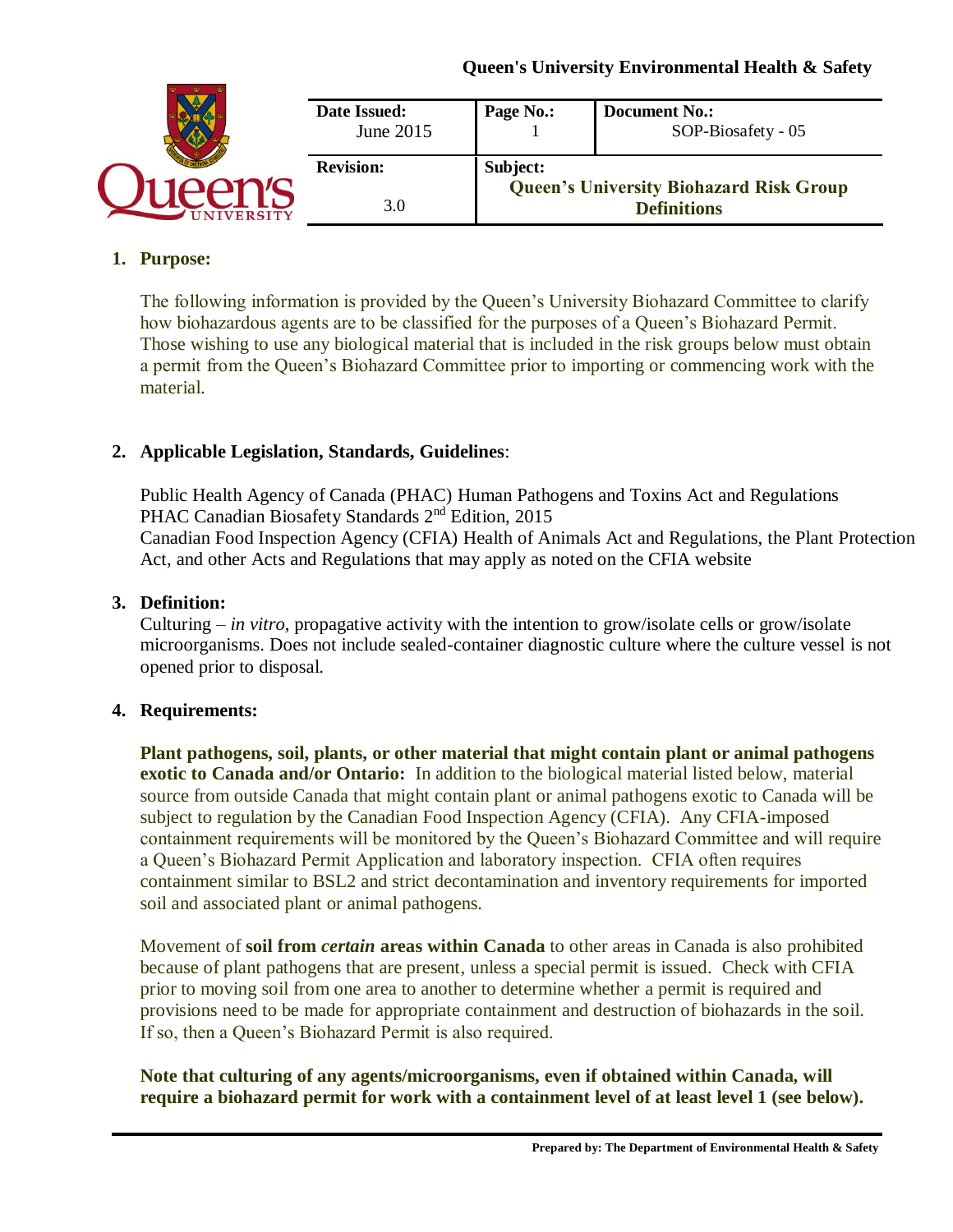| Date Issued:<br>June 2015 | Page No.: | <b>Document No.:</b><br>SOP-Biosafety - 05                           |
|---------------------------|-----------|----------------------------------------------------------------------|
| <b>Revision:</b><br>3.0   | Subject:  | <b>Queen's University Biohazard Risk Group</b><br><b>Definitions</b> |

### **4.1.Risk Group 1**

The PHAC Canadian Biosafety Standards (2<sup>nd</sup> edition, 2015) define Risk Group 1 (*RG1, low individual and low community risk*) as, **"**A microorganism, nucleic acid, or protein that is either a) not capable of causing human or animal disease; or b) capable of causing human or animal disease, but unlikely to do so. RG1 organisms capable of causing disease are considered pathogens that pose a low risk to the health of individuals or animals, and a low risk to public health and the animal population. RG1 pathogens can be opportunistic and may pose a threat to immunocompromised individuals. Neither of the RG1 subsets is regulated by the PHAC or the CFIA due to the low risk to public health and the animal population.**"**

RG1 organisms usually require Containment Level 1 (CL1; also called Biosafety Level 1, BSL1), containment facilities and practices. These are equivalent to good general microbiological practices.

It should be noted that some agents in this category (termed opportunistic) may cause disease in compromised individuals (e.g. in the aged or in infants or in immunosuppressed individuals, such as those taking immunosuppressive drugs or undergoing cancer chemotherapy). Vaccine strains that have undergone multiple *in vivo* passages should not be considered non-virulent simply because they are vaccine strains.

It should also be noted that in some countries the classification of agents as Risk Group 1 or Biosafety Level 1 (RG1/BSL1) is solely based on the fact that they do not cause disease in healthy human adults, but these agents might be classified differently and be regulated by Canadian agencies (PHAC and/or the CFIA). To determine whether the containment level in Canada should be level 1 or higher, the agent's pathogenicity for both humans and animals should be considered and indicated on the Queen's Biohazard Permit application. For example *Pseudomonas aeruginosa* has commonly been designated as RG1 in the United States, but in Canada it is regulated as an RG2 agent because it is a significant opportunistic pathogen.

### **Risk Group 1 Biohazardous Material Includes:**

1. Agents (bacteria, fungi, viruses and cell lines) classified as Risk Group 1 or classified as requiring Containment Level 1 or Biosafety Level 1 (CL1/BSL1) containment by the Public Health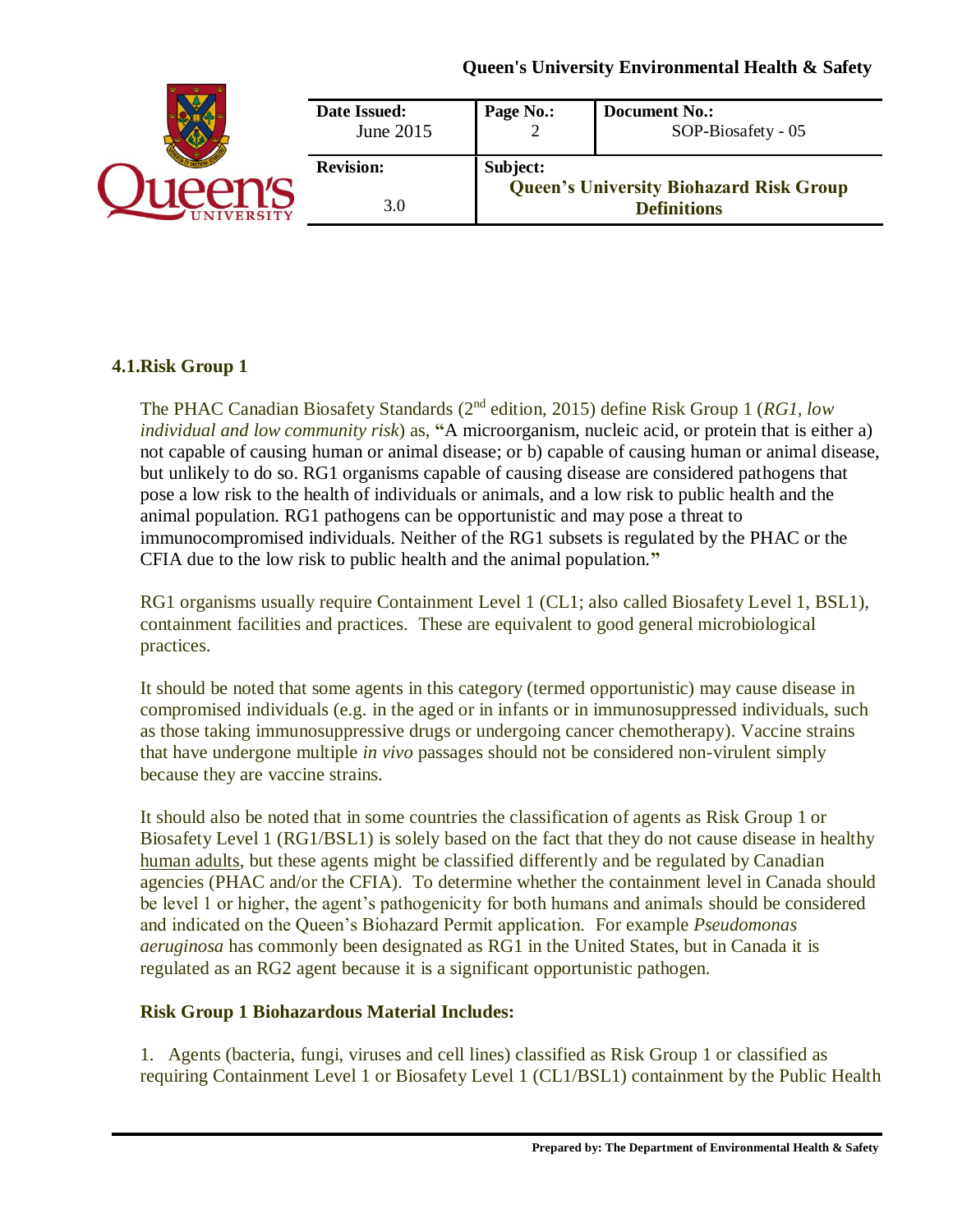|                  | Date Issued:<br>June 2015 | Page No.:                                                  | <b>Document No.:</b><br>SOP-Biosafety - 05 |
|------------------|---------------------------|------------------------------------------------------------|--------------------------------------------|
| <b>Revision:</b> |                           | Subject:<br><b>Queen's University Biohazard Risk Group</b> |                                            |
| <b>IVERSITY</b>  | 3.0                       |                                                            | <b>Definitions</b>                         |

Agency of Canada (PHAC), the Canadian Food Inspection Agency (CFIA), the ATCC, or other recognized organizations, will be regulated through the Biohazard Committee.

a. Also agents derived from Risk Group 1 agents using methods or vectors that do not increase the risk group will be considered Risk Group 1.

2. Unidentified bacteria, fungi or viruses sourced from material in Canada (e.g. soil, healthy wild animals in Canada) that is unlikely to contain human or animal pathogens, provided that they are not cultured in a way likely to select for pathogens, will be regulated through the Biohazard Committee as Risk Group 1.

- a. Such agents sourced from outside Canada require evaluation by the Canadian Food Inspection Agency prior to importation into Canada
- 3. The relevant target tissues from animals intentionally infected with Risk Group 1 agents will be regulated through the Biohazard Committee.
- 4. The tissues of animals that are purpose bred for research and tested to be Specific Pathogen Free (SPF), may contain significant numbers of non-pathogenic viruses and bacteria. However the non-propagative use of these tissues will not be regulated by the Biohazard Committee because the oversight and standard practices at Queen's provided by the University Animal Care Committee and the Animal Care Facilities are sufficient to mitigate the associated risk.

Note the following:

- a. Cell, organ, or embryo culture in which the intension is for growth to occur will be regulated through the Biohazard Committee.
- b. Short term, non-propagative "culture" of animal tissues from SPF animals will not be regulated by the Biohazard Committee (e.g. organ "culture" for physiological studies, neuron "culture" for electrophysiology)

# **3.2 Risk Group 2**

The PHAC Canadian Biosafety Standards (2<sup>nd</sup> edition, 2015) define Risk Group 2 (RG2, moderate *individual risk, low community risk*) as, **"**A pathogen or toxin that poses a moderate risk to the health of individuals or animals, and a low risk to public health and the animal population. These pathogens are able to cause serious disease in a human or animal but are unlikely to do so. Effective treatment and preventive measures are available and the risk of spread of diseases caused by these pathogens is low. Examples of RG2 human pathogens are included in Schedule 2 of the HPTA.**"**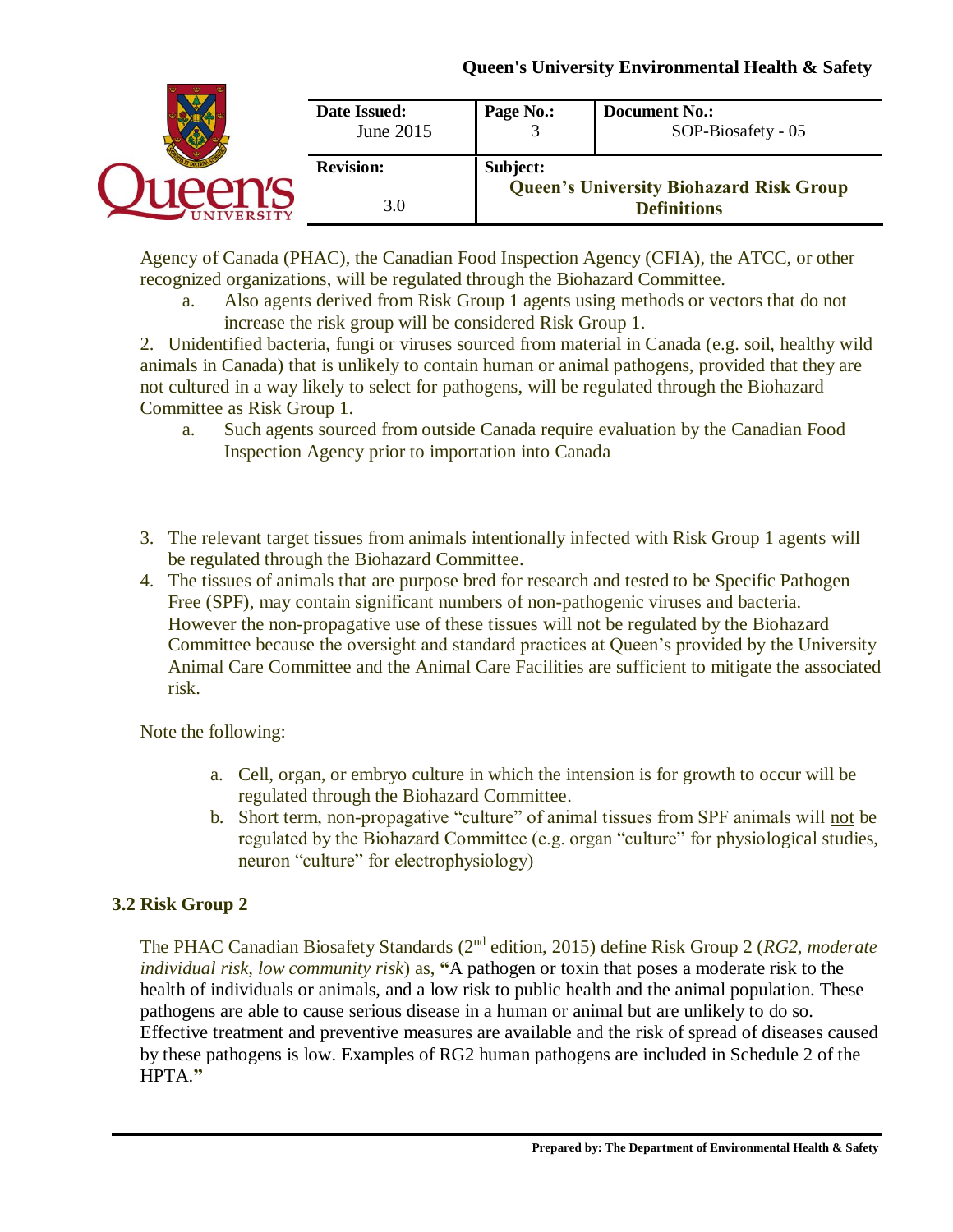|                 | Date Issued:<br>June 2015 | Page No.:                                                  | <b>Document No.:</b><br>SOP-Biosafety - 05 |
|-----------------|---------------------------|------------------------------------------------------------|--------------------------------------------|
|                 | <b>Revision:</b><br>3.0   | Subject:<br><b>Queen's University Biohazard Risk Group</b> |                                            |
| <b>IVERSITY</b> |                           |                                                            | <b>Definitions</b>                         |

For Risk Group 2 organisms the primary exposure hazards are through the ingestion, inoculation and mucous membrane routes.

Risk Group 2 organisms usually require Containment Level 2 (CL2; also called Biosafety Level 2, BSL2) containment facilities and practices as described in the PHAC Canadian Biosafety Standards and Guidelines.

- Particular care is taken to use equipment and practices to contain aerosols.
- Biosafety Level 2 conditions avoid splashes, environmental contamination and the generation of aerosols (aerosols can settle on bench tops and become an ingestion hazard through contamination of the hands).
- A risk assessment of the agent or biological material (including for example such information as diseases of risk in the population from which the biological material was obtained) and the experimental procedures to be performed will help to indicate what mitigating measures should be put in place, in particular which procedures require the use of a biological safety cabinet to contain aerosols.

### **Risk Group 2 Biohazardous Material Includes:**

**Agents (microorganisms) classified as requiring Biosafety Level 2 containment** on MSDS forms found on the PHAC web site at <http://www.phac-aspc.gc.ca/msds-ftss/>. ATCC classifies the containment requirements for agents that they supply<http://www.atcc.org/> and risk groups assigned by other countries can be found on the American Biological Safety Association website risk group database [https://my.absa.org/tiki-index.php?page=RiskgroupsI](https://my.absa.org/tiki-index.php?page=Riskgroups)f there is disagreement about the risk group from these sources then the decision of Canadian agencies, PHAC and CFIA will be accepted. If a risk group is not identified by these sources then a risk assessment will have to be performed to determine the risk group of the agent/material. The Queen's Biosafety Officer, in consultation with PHAC or CFIA can assist with a risk assessment.

**Human bodily fluids or tissues including mucous membranes** (but not intact skin on live healthy human subjects) should be handled as if they contain a human pathogen unless they have been treated in some way that would destroy pathogens (eg. fixation). Operational practices known as "Standard Precautions" or "Universal Precautions" are commonly used in health care settings. They are compatible with BSL2 containment practices, and may be useful guidance when determining appropriate precautions for projects at Queen's that involve obtaining biological material directly from human subjects.

**Live animals or animal tissues or bodily fluids that have the potential to contain zoonotic pathogens** (microorganisms carried by animals that can cause disease when they infect humans) will be treated as biohazards requiring the containment level appropriate for the particular animal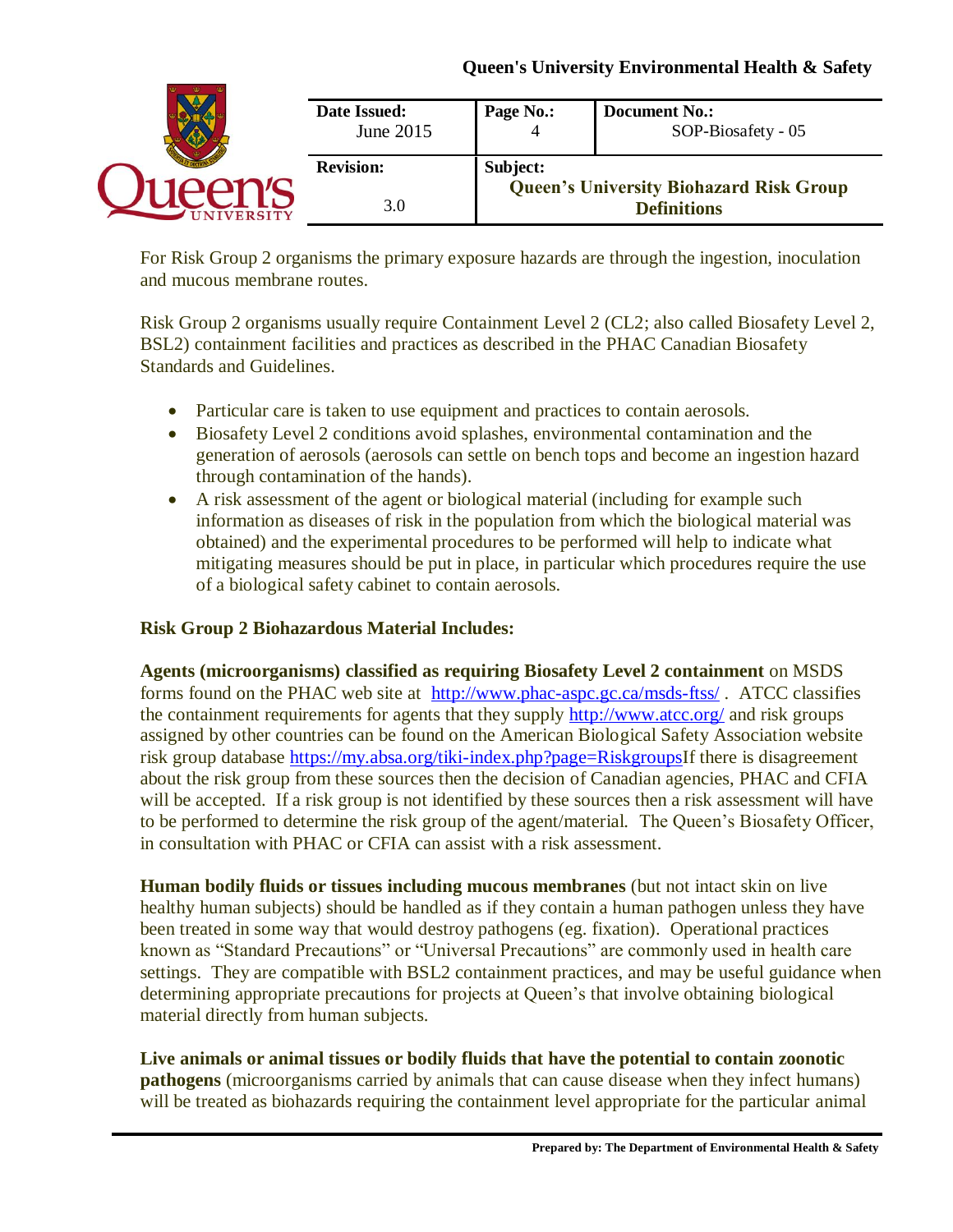| Date Issued:<br>June 2015 | Page No.: | <b>Document No.:</b><br>SOP-Biosafety - 05     |
|---------------------------|-----------|------------------------------------------------|
| <b>Revision:</b>          | Subject:  | <b>Queen's University Biohazard Risk Group</b> |
| 3.0                       |           | <b>Definitions</b>                             |

and microorganism. Whether or not these require a biohazard permit from the University Biohazards Committee in addition to the University Animal Care Committee will be decided on a case by case basis through consultation between the Principal Investigator, the University Veterinarian/Director of Animal Care and the University Biosafety Officer. The Principal Investigator should initiate this consultation through a written or verbal request.

The risk of some zoonotic pathogen exposures in animals are effectively mitigated by the standard good animal care practices and facilities in place at Queen's University. For example the risk of exposure to salmonella bacteria from amphibians is mitigated by the normal measures in place including properly designed and clean facilities, the wearing of lab coats and gloves, with thorough hand washing upon removal of gloves. Other animals are higher risk because of the severity of the potential zoonotic infection and/or the route of transmition (airborne or aerosol transmission being more problematic to control compared to the more common fecal/oral route). These higher risk situations will likely require additional precautions and will likely to require a Biohazard Permit. For example Macaque monkeys can carry *Maccacine herpesvirus 1* (B-virus) which causes lesions like cold sores in the monkey, but can cause a fatal infection in humans if not properly treated. Despite the frequent contact of humans with monkeys these infections are rare, for reasons that are not known. Macaque monkeys are therefore treated as level 2 biohazards, level 2 operational practices are used in handling them or tissues derived from them and specific appropriate first aid and medial response requirements are taught to all who work with these animals. A biohazard permit is required for work with Macaque monkeys.

### **3.3 Risk Group 2+**

Containment Level  $2+$  (Biosafety Level  $2+$ ) is the term commonly applied to the situation in which Containment Level 2 facilities are used with Containment Level 3 operational practices as specified in the PHAC Canadian Biosafety Standards, except for those level 3 practices that are not possible in a level 2 facility. Containment Level 2+ (BSL2+) may be required in some circumstances. This level of containment may be specified by the PHAC or the CFIA as a condition on an import permit, or may be determined by the Queen's Biohazard Committee. For example work with certain viral vectors or viral vectors expressing oncogenes or biological toxins may require CL2+/BSL2+ containment.

### **3.4 Risk Group 3 and 4**

There are currently no facilities to permit work with Risk Group 3 or 4 organisms on Queen's University Campus. **4.0 Information and Enquires:**

For further information regarding Biohazard Permits, contact the University Biosafety Officer (613-533-6000 ext. 77077).